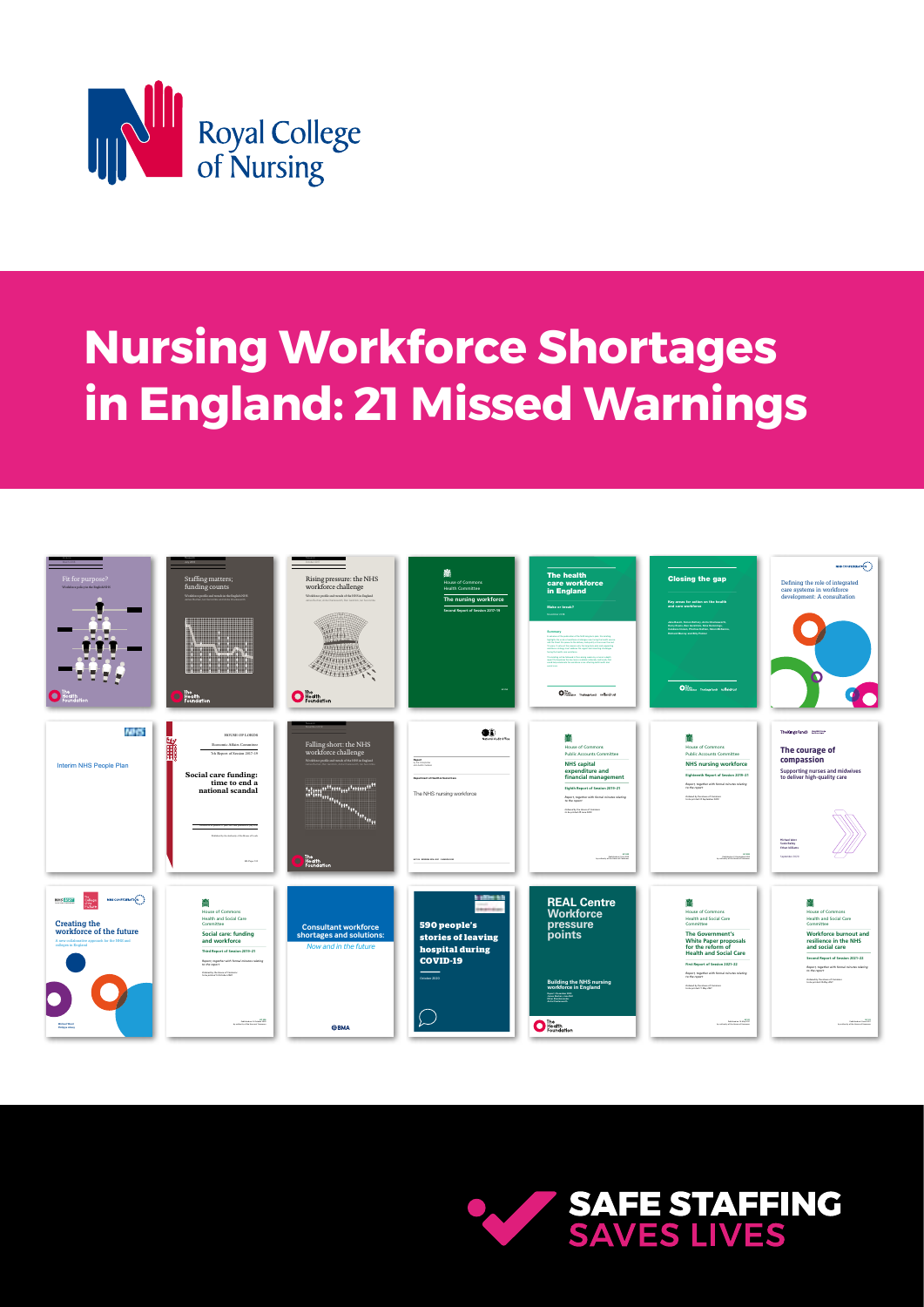### **Introduction**

In a heavily fragmented health and care system, as we have in England, the UK Government must ultimately be accountable for ensuring workforce planning to enable safe and effective staffing levels. Health and care service staffing levels have significant implications for patients' safety, experience and outcomes. Studies have shown that too few nursing staff can lead to higher instances of missed care, increased patient mortality and longer hospital stays.<sup>1</sup>

The COVID-19 pandemic has exposed the fragilities within our health and care services. Nurses and nursing support staff have been on the frontline, supporting patients and their families throughout the deadly pandemic. The UK government has failed to heed the multiple warnings about workforce planning by multiple organisations in the years before the pandemic hit. Due the scale of workforce insufficiency for the delivery of safe and effective care, it was necessary to have to execute emergency powers to enable the regulator to register retired nurses, and to deploy nursing students. Nursing staff and patients have borne the brunt of Government inaction.

**"The government's Health and Care Bill presents the clear opportunity to introduce provisions for workforce planning."**

In recent years, the strength of voices speaking out about the inadequacy of health and care workforce planning in England has increased. A diverse range of stakeholders, from independent thinktanks to professional bodies and trade unions, continue to highlight the impact that a lack of workforce strategy, poor workforce planning and the poor funding for health and care services is having on staffing levels and patient safety. Despite the consistency of these warnings, the UK government is yet to act substantively, despite well documented workforce shortages, leaving immediate and longer-term patient care at significant risk.

We – along with all the other organisations cited here – have called repeatedly on the government to take meaningful action to address workforce planning. The government's Health and Care Bill presents the clear opportunity to introduce provisions for workforce planning. As it passes through parliament, we urge government to amend the Bill to ensure that in future England has robust, independent projections of the health and care staff the country will need, to underpin fully funded workforce planning. We, the RCN, must be recognised for our role in setting standards as the professional nursing body in the UK.

We set out here just how often - in the past five years alone - the UK government has been warned by relevant cross-party parliamentary groups, health think tanks, trade unions and other influential health sector organisations, about the growing scale of the nursing workforce shortage, within the context of growing population needs. We have included publications from wider independent organisations to demonstrate the strength of support. Our own publications can be **[accessed here](https://www.rcn.org.uk/library/subject-guides/staffing-for-safe-and-effective-care)**.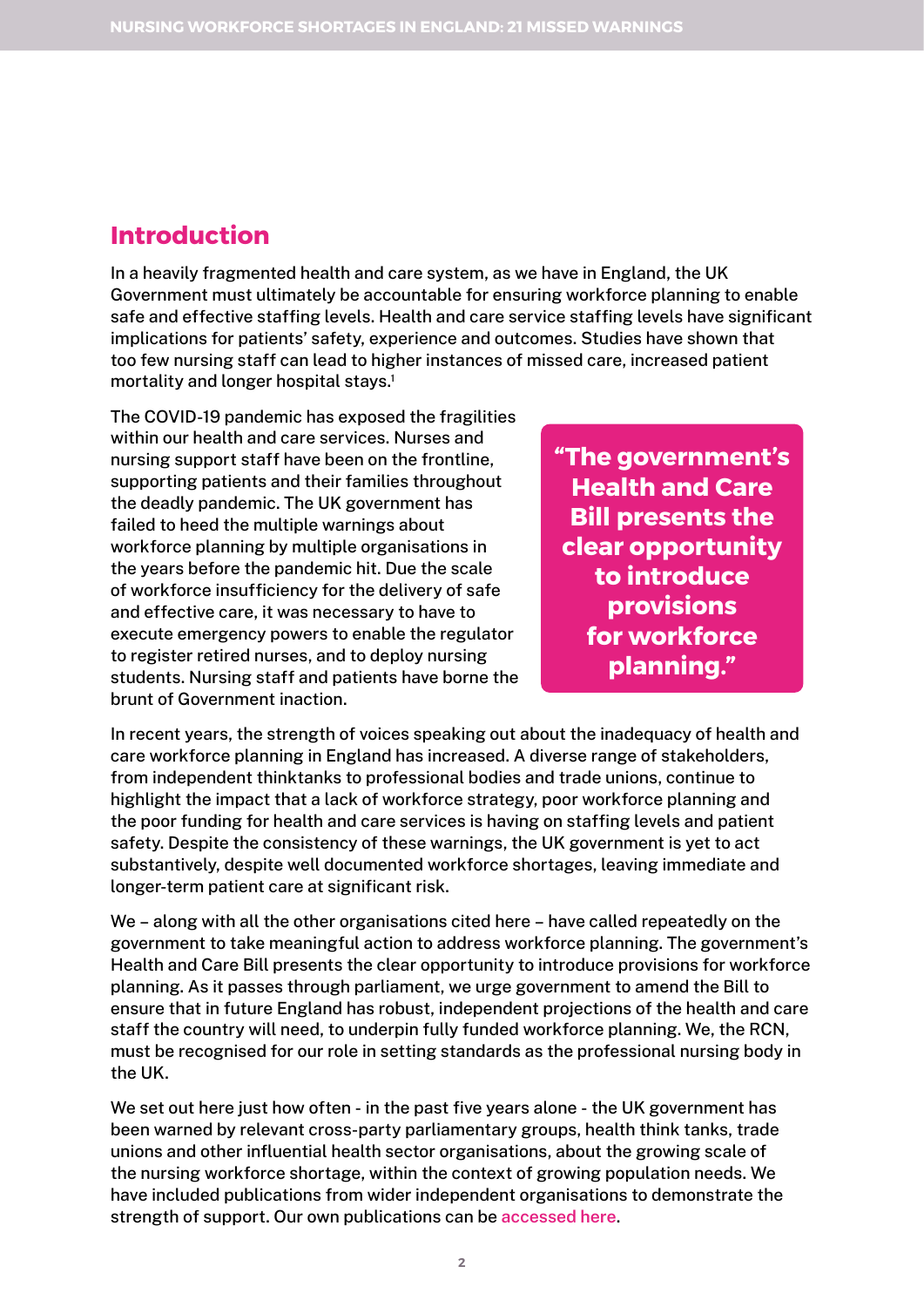## **March**

**1** The Health Foundation released a report examining whether the workforce was fit for **[purpose](https://www.health.org.uk/publications/fit-for-purpose)**, assessing all the components and bodies of the NHS workforce in England. They conclude that **"the solution to the workforce system's structural problems is not to seek wholesale reorganisation, but to improve opportunistically, and to introduce better strategic coordination".**<sup>2</sup>

### **July**

The Health Foundation looked at **[the profile and features of the NHS workforce in](https://www.health.org.uk/publications/staffing-matters-funding-counts)  2 [England](https://www.health.org.uk/publications/staffing-matters-funding-counts)**, including:

- health labour market trends
- relevant international data and comparisons from other countries
- a series of specific 'pressure points'.

The report concludes that the greatest threats to the delivery of the NHS's *Five Year Forward View* are funding constraints and workforce shortages.3

# 2017

### **October**

The Health Foundation released **[a report analysing the profile and trends of the NHS](https://www.health.org.uk/publications/rising-pressure-the-nhs-workforce-challenge)  3[workforce](https://www.health.org.uk/publications/rising-pressure-the-nhs-workforce-challenge)**. It also focuses on two pressure points:

- 1. the impact of the removal of the NHS bursary on student nurse numbers
- 2. staff retention.

They stated that "there is a substantial disconnect between headline statements and actual policy implementation and local delivery – the gap between national rhetoric and the reality for the NHS workforce is growing".4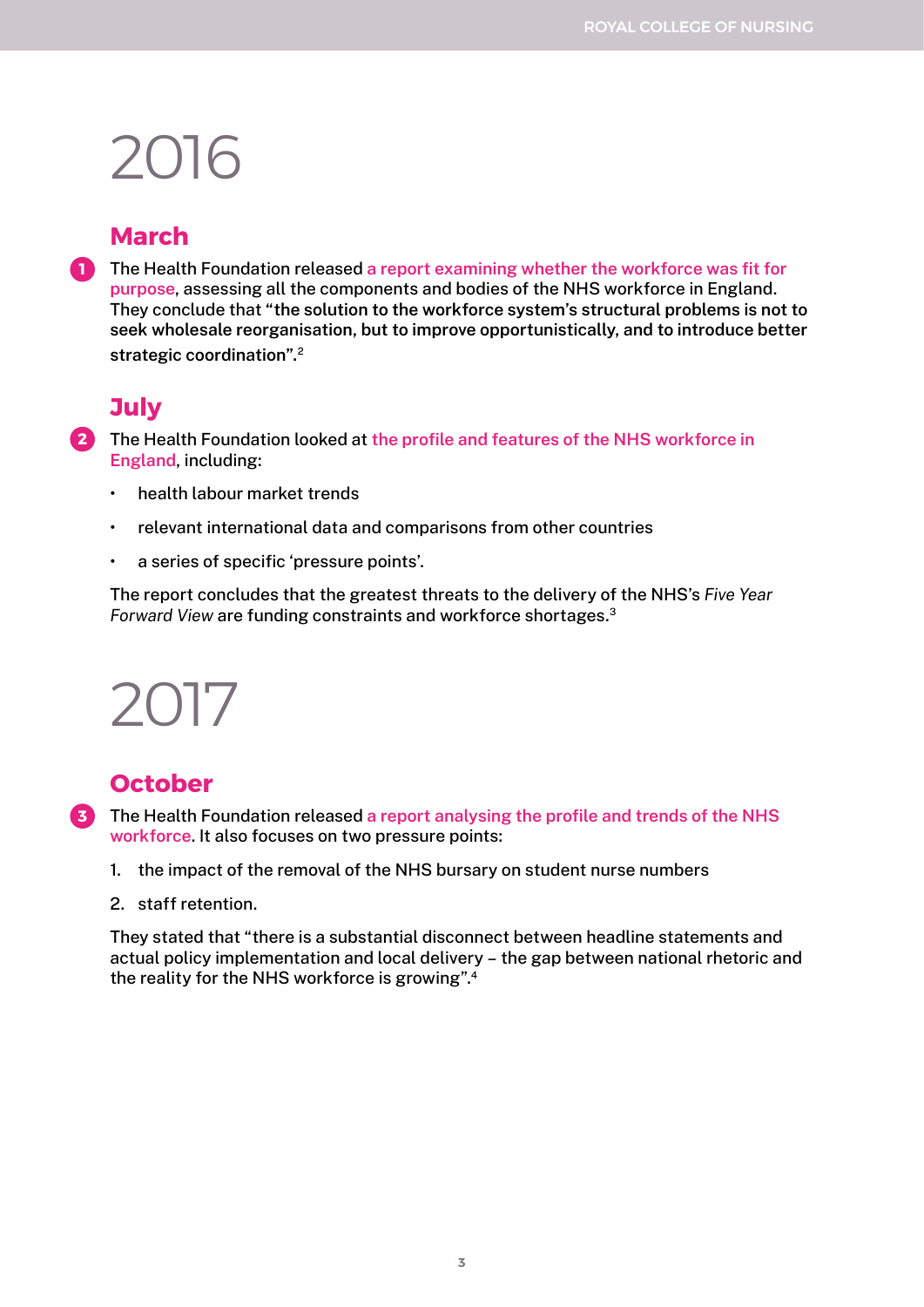### **January**

The Health Select Committee **[released a report on the nursing workforce](https://publications.parliament.uk/pa/cm201719/cmselect/cmhealth/353/353.pdf)**. They found that the nursing workforce is overstretched, struggling to cope with demand and that not enough attention is being paid to retaining the existing nursing workforce.<sup>5</sup> **4**

#### **November**

**5** The three major health think tanks - the Health Foundation, the King's Fund and the Nuffield Trust set out **[the reasons why the long-term plan and supporting workforce](https://www.health.org.uk/publications/the-health-care-workforce-in-england)  [strategy must address the urgent and mounting challenges facing the health care](https://www.health.org.uk/publications/the-health-care-workforce-in-england)  [workforce](https://www.health.org.uk/publications/the-health-care-workforce-in-england)**. They warned that **"Current workforce shortages are taking a significant toll on the health and wellbeing of staff."**6 [and] **"If substantial staff shortages continue, they could lead to growing waiting lists, deteriorating care quality and the risk that some of the £20.5bn secured for NHS frontline services will go unspent".7**

# 2019

### **March**

- The three major health think tanks the Health Foundation, the King's Fund and the **6** Nuffield Trust released **[a report looking into the key areas of action needed to tackle](https://www.kingsfund.org.uk/sites/default/files/2019-06/closing-the-gap-full-report-2019.pdf)  [the health and care workforce shortages](https://www.kingsfund.org.uk/sites/default/files/2019-06/closing-the-gap-full-report-2019.pdf)**. Looking specifically at nursing and general practice, where the workforce problems are particularly severe, the report examines evidence to propose a series of policy recommendations which should be at the centre of the workforce implementation plan. They state that **"there are no silver bullets, but these are high-impact policy actions which, if properly funded and well implemented across the NHS, would over time create a sustainable model for general practice and help to eliminate nursing shortages. They will require investment of an extra £900m per year by 2023/24 into the budget of Health Education England".**<sup>8</sup>
- The NHS Confederation reported on **[developing integrated care systems](https://www.nhsconfed.org/publications/defining-role-integrated-care-systems-workforce-development)**. Within this **7**report, they highlighted the importance of local involvement in workforce decision making nd planning. They recommended that "integrated care systems should pilot and prioritise ocal approaches to supply and retention, and develop and deploy new system measures to better understand and utilise their existing health and care workforce".9 Despite this recommendation, there have been no published findings on how local decisions have been used to understand existing workforce needs. Integrated care systems have continued to formalise without this key learning. NHS Confederation said that **"it is critical that local leaders and systems are heavily involved in shaping the wider public discussion about devolving workforce responsibilities".**<sup>10</sup>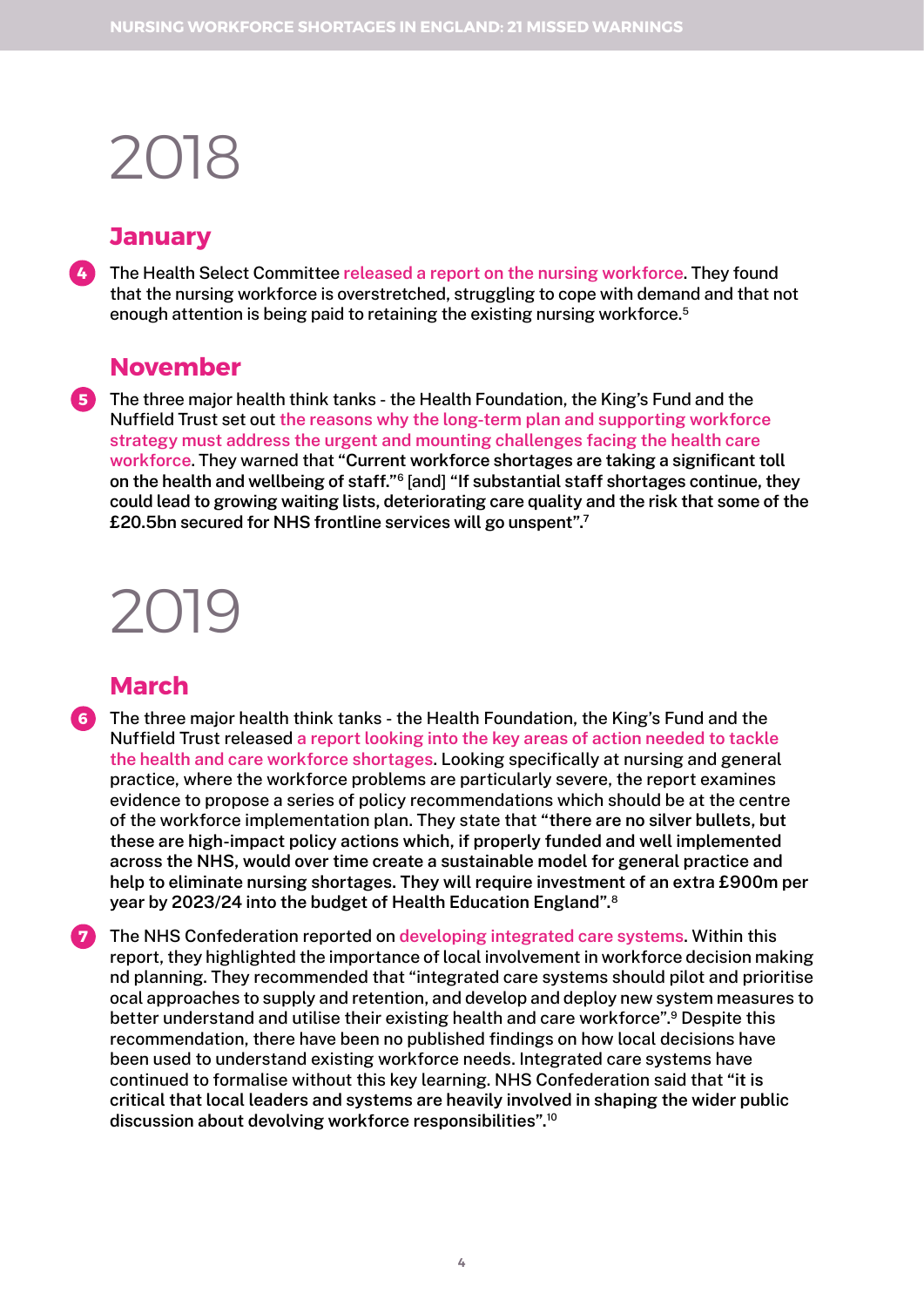#### **June**

**8** NHS England published the *[Interim NHS People Plan](https://www.longtermplan.nhs.uk/wp-content/uploads/2019/05/Interim-NHS-People-Plan_June2019.pdf)*. This marked a significant shift as it was the first time that the NHS itself was publicly acknowledging the scale of the nursing workforce challenge as well as a clear understanding of underlying factors affecting domestic workforce supply. The report stated that **"There are significant staff shortages across the country in many parts of our workforce; however, shortages in nursing are the single biggest and most urgent we need to address".**<sup>11</sup>

### **July**

**9** The House of Lords Economic Committee published their **[findings from an inquiry](https://publications.parliament.uk/pa/ld201719/ldselect/ldeconaf/392/392.pdf)  [into social care funding](https://publications.parliament.uk/pa/ld201719/ldselect/ldeconaf/392/392.pdf)**. Workforce retention and recruitment was identified as one of the three main challenges in social care. They focussed on the need for additional investment to allow for pay increases to address these challenges. They recommended that the UK government **"increased funding for adult social care will allow for investment in the care workforce. Higher pay is required for care workers in publiclyfunded care providers to allow those providers to compete with other local employers".**<sup>12</sup>

#### **November**

**10** The Health Foundation looked at **[the challenges within the NHS workforce in England](https://www.health.org.uk/sites/default/files/upload/publications/2019/S05_Falling%20short_The%20NHS%20workforce%20challenge.pdf)**. They used data and trends to show that the reality of progress was limited. They warned the UK government that **"to prevent nursing shortages growing further, urgent action is needed to increase the numbers of nurses in training, reduce attrition and improve retention"**.

| Fit for purpose?<br>Workforce policy in the English NHS                                                                                                                                                                                                                        | Research<br>July 2016<br>Staffing matters;<br>funding counts<br>Workforce profile and trends in the English NHS<br>James Buchan, lan Seccombe and Anita Charles | Rising pressure: the NHS<br>workforce challenge<br>Workforce profile and trends of the NHS in England<br>James Buchan, Anita Charlesvorth, Ben Gerichick, Ian Seccombe | <b>House of Commons</b><br><b>Health Committee</b><br>The nursing workforce<br>Second Report of Session 2017-19<br>иста                                | <b>The health</b><br>care workforce<br>in England<br>Make or break?<br>November 2018<br>Summary<br>In advance of the cultivation of the MOS took Agen city. Six he<br><b>SURFACES The AUGUST HOARING CRISING AND THIS THE THAT AND INCOME.</b><br>and the threat this poses to the deturny and quality of care over the rest<br>12 years, 5 sets out the regions why the lang-term plan and supportive<br>workforce strategy must address the urgest and mounting challenger<br><b>Saing the health care updduce</b><br>This brading will be followed in the coming weeks by a more in-best<br>report that explores five law tevers available nationally and locatly that<br>could help amelioidly the workfoce crisis affecting both health and<br><b>NORTHERN</b> |
|--------------------------------------------------------------------------------------------------------------------------------------------------------------------------------------------------------------------------------------------------------------------------------|-----------------------------------------------------------------------------------------------------------------------------------------------------------------|------------------------------------------------------------------------------------------------------------------------------------------------------------------------|--------------------------------------------------------------------------------------------------------------------------------------------------------|---------------------------------------------------------------------------------------------------------------------------------------------------------------------------------------------------------------------------------------------------------------------------------------------------------------------------------------------------------------------------------------------------------------------------------------------------------------------------------------------------------------------------------------------------------------------------------------------------------------------------------------------------------------------------------------------------------------------------------------------------------------------|
|                                                                                                                                                                                                                                                                                | The<br>Health<br>Foundation                                                                                                                                     | Health<br>Foundation                                                                                                                                                   |                                                                                                                                                        | $\mathbf{O}^{\text{lin}}_{\text{non-free}}$ nempton rufisidrus                                                                                                                                                                                                                                                                                                                                                                                                                                                                                                                                                                                                                                                                                                      |
| <b>Closing the gap</b><br>Key areas for action on the health<br>and care workforce<br>Jake Beech, Simon Bottery, Anita Charlesworth,<br>Harry Exans, Ben Gerahlick, Nina Hemmings,<br>Candace Imison, Pinchas Kahtan, Helen McKenna,<br><b>Richard Murray and Billy Palmer</b> | NHSCONFEDERATION<br>Defining the role of integrated<br>care systems in workforce<br>development: A consultation                                                 | <b>NHS</b><br>Interim NHS People Plan                                                                                                                                  | <b>HOUSE OF LORDS</b><br>Economic Affairs Committee<br>顯<br>7th Report of Session 2017-19<br>Social care funding:<br>time to end a<br>national scandal | Falling short: the NHS<br>workforce challenge<br>Workforce profile and trends of the NHS in England<br>James Buchan, Ben Gerträck, Anta Charlessoch, Ian Seccords<br>':::::: <sup>::::</sup> :::: <sub>:::</sub> : <sup>:</sup> :::::: <sup>:::"</sup><br>': <sup>:</sup> ::::: <sub>:::::::::.</sub>                                                                                                                                                                                                                                                                                                                                                                                                                                                               |
| O hango meteoriano nuficidinal                                                                                                                                                                                                                                                 |                                                                                                                                                                 |                                                                                                                                                                        | Onlined to be printed 27 June 2009 and published 4 July 2009<br>Published by the Authority of the House of Lords<br>HL Paner 392                       | $\mathbf{r}_{\mathbf{t}_1 \mathbf{t}_2 \mathbf{t}_3}$<br>The<br>Health<br>Foundation                                                                                                                                                                                                                                                                                                                                                                                                                                                                                                                                                                                                                                                                                |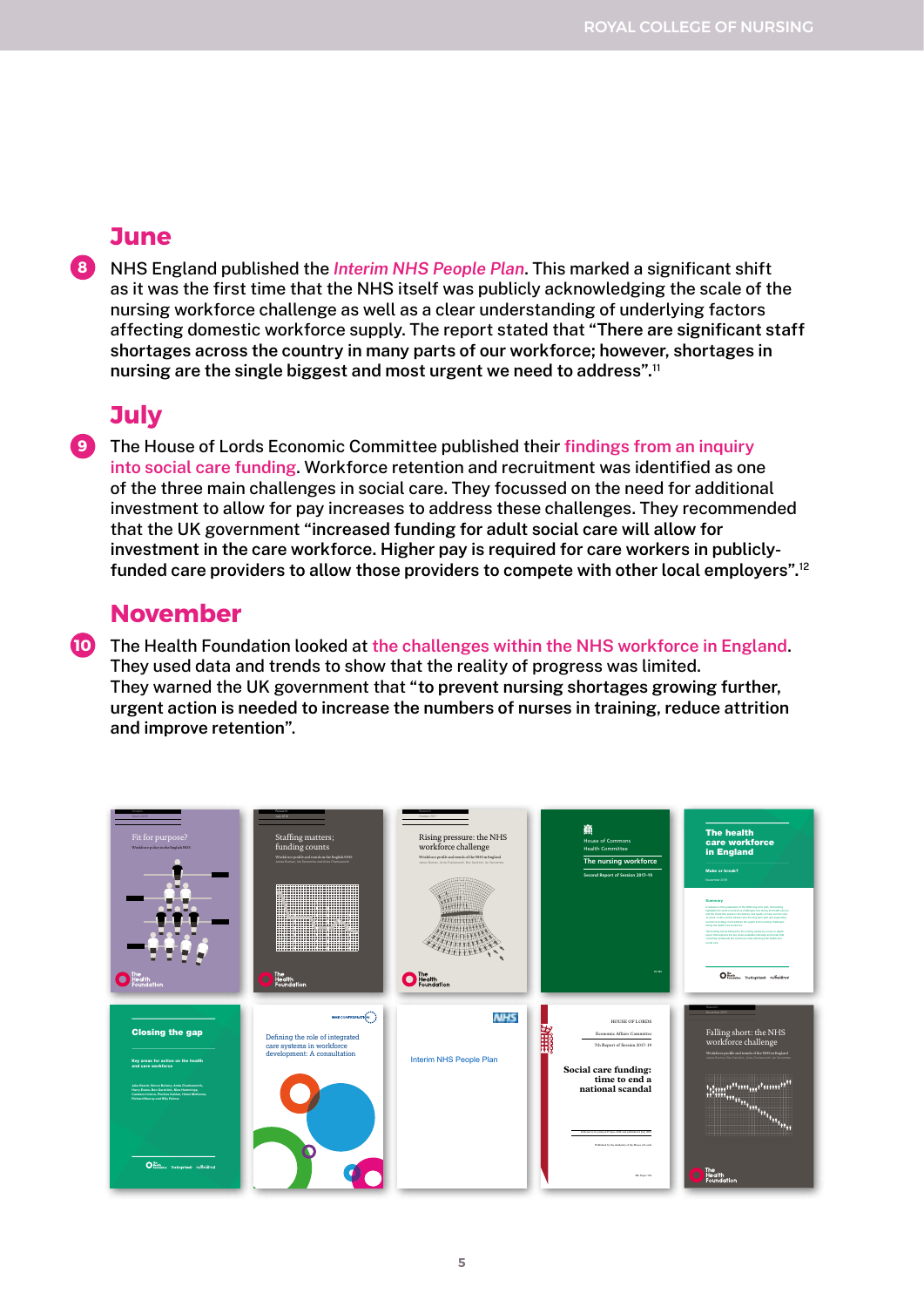### **March**

The National Audit Office reported on **[the delayed NHS People Plan](https://www.nao.org.uk/wp-content/uploads/2020/03/The-NHS-nursing-workforce.pdf)**, particularly looking **11** at challenges such as the scale of nursing workforce shortages. In this report, they warned that **"despite overall increases in the number of nurses, the NHS does not have the nurses it needs"**. 13 They also stated that "in January 2019, the NHS Long Term Plan set out service commitments for NHS England's £33.9bn additional funding settlement that did not include detailed plans to secure the workforce needed to deliver them".14

## **July**

The Public Accounts Committee reported on **[NHS capital expenditure and financial](https://committees.parliament.uk/publications/1779/documents/17455/default/)  12 [management](https://committees.parliament.uk/publications/1779/documents/17455/default/).** Within this context, they made clear that the pandemic **"should not be used as an excuse not to address long-standing issues which we have highlighted in our previous reports such as workforce shortages".**15 The Committee warned that they still had concerns about the level of vacant posts, and noted that "the people plan, intended to be published in 2019 to support the NHS Long Term Plan has been repeatedly delayed, and only an interim, non-costed plan has been published. The delayed people plan has now been put on hold again by the COVID-19 crisis".<sup>16</sup> As of June 2021, this plan has still not been published.

#### **September**

The Public Accounts Committee published its **[report into the NHS nursing workforce](https://committees.parliament.uk/publications/2675/documents/26512/default/) 13** and highlighted that there has been "further delay to the overdue NHS People Plan", they warned that **"there is a risk that the NHS is focusing on short-term pressures at the expense of the necessary long-term strategy".**17 They further criticised the UK government's approach to expanding the nursing workforce, stating: "the Department could not show that its commitment to 50,000 more nurses by 2025 matches the actual need for nurses in the NHS. It is essential that the NHS understands not just how many nurses it needs, but where and in what specialism".18 Despite this, the UK government has not published any further detail underpinning the 50,000 figure, either in terms of how this figure has been calculated, where these nurses will be deployed, how this additional supply will be secured or how far it goes to address both population and service needs.

The King's Fund **[reported on supporting nurses and midwives to deliver quality care](https://www.kingsfund.org.uk/publications/courage-compassion-supporting-nurses-midwives)**. Within this report, they discussed that the pandemic has highlighted the conditions which the nursing and midwifery workforce have been working under. They stated that **"the impact of the pandemic on the nursing and midwifery workforce has been unprecedented and will be felt for a long time to come. The crisis has also laid bare and exacerbated longstanding problems faced by nurses and midwives, including inequalities, inadequate working conditions and chronic excessive work pressures".**<sup>19</sup> **14**

The NHS Confederation reported on **[the workforce of the future](https://www.nhsconfed.org/publications/creating-workforce-future)**. Within this report they **15**stressed the importance of workforce within future planning. They stated that **"future workforce needs is one of the biggest challenges facing NHS leaders. In responding to COVID-19, we are likely to see both the continued focus on recruiting into the nursing profession but also the need to widen traditional means of access and the development of more integrated health and care roles to meet new ways of working and the changing system priorities".**<sup>20</sup>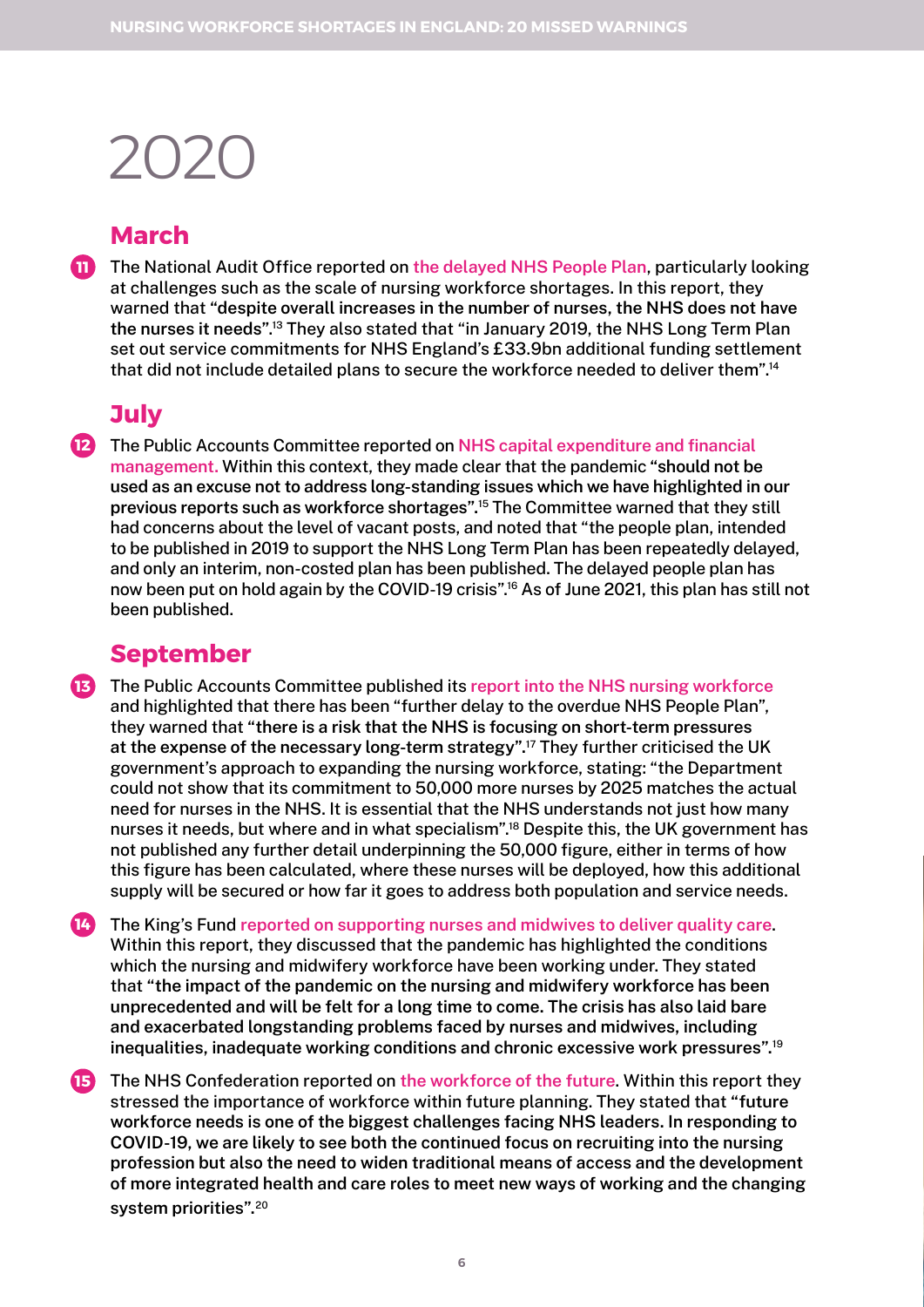#### **October**

- The Health and Social Care Select Committee published their **[report into social care](https://committees.parliament.uk/publications/3120/documents/29193/default/)  16 [funding and workforce](https://committees.parliament.uk/publications/3120/documents/29193/default/)**. They highlighted that funding shortfalls are **"having a serious negative impact on the lives of those who use the social care system [in England], as well as impacting the pay levels of the workforce and threatening the sustainability of the care market".**21 Despite this, there is a still significant funding shortfall, no published long-term plan and no package of reforms. The Committee warned about the impact of not providing a long-term funding settlement: "Failure to do so is also likely to inhibit reform and lead to higher costs as workforce shortages become more pronounced with higher dependency on agency staff".<sup>22</sup>
- The British Medical Association (BMA) **[reported on workforce shortages and supply](https://www.bma.org.uk/media/3430/bma-consultants-retention-paper.pdf)  17 [amongst consultants](https://www.bma.org.uk/media/3430/bma-consultants-retention-paper.pdf)**. Within this report they called on the government to "prioritise health and wellbeing of staff: It is vital that existing staff are properly cared for, including ensuring comprehensive risk assessments are rolled out and staff need to have adequate access to appropriate PPE".23
- Healthwatch published their **[findings into people's experiences of hospital discharge](https://www.healthwatch.co.uk/sites/healthwatch.co.uk/files/20201026%20Peoples%20experiences%20of%20leaving%20hospital%20during%20COVID-19_0.pdf)  18 [during the pandemic](https://www.healthwatch.co.uk/sites/healthwatch.co.uk/files/20201026%20Peoples%20experiences%20of%20leaving%20hospital%20during%20COVID-19_0.pdf)**. They identified the workforce shortage as a key factor in impacting peoples experiences. Healthwatch recommended that "at a national level, the NHS People Plan for 2020/21 should be built on to create a fully costed and funded health and care workforce strategy based on a robust assessment of population needs".<sup>24</sup>

#### **December**

The Health Foundation **[reported on workforce pressure points](https://www.health.org.uk/publications/reports/building-the-nhs-nursing-workforce-in-england)**. Within this report, they **19**warned that **"the 50,000 target will be insufficient to meet increased demand. We argue there needs to be a shift in focus, away from a single top-down target to a more sustainable, long-term approach".25** They highlighted that compared to other high income countries the UK has fewer nurses per population.

> **"Integrated care systems should pilot and prioritise local approaches to supply and retention, and develop and deploy new system measures to better understand and utilise their existing health and care workforce."**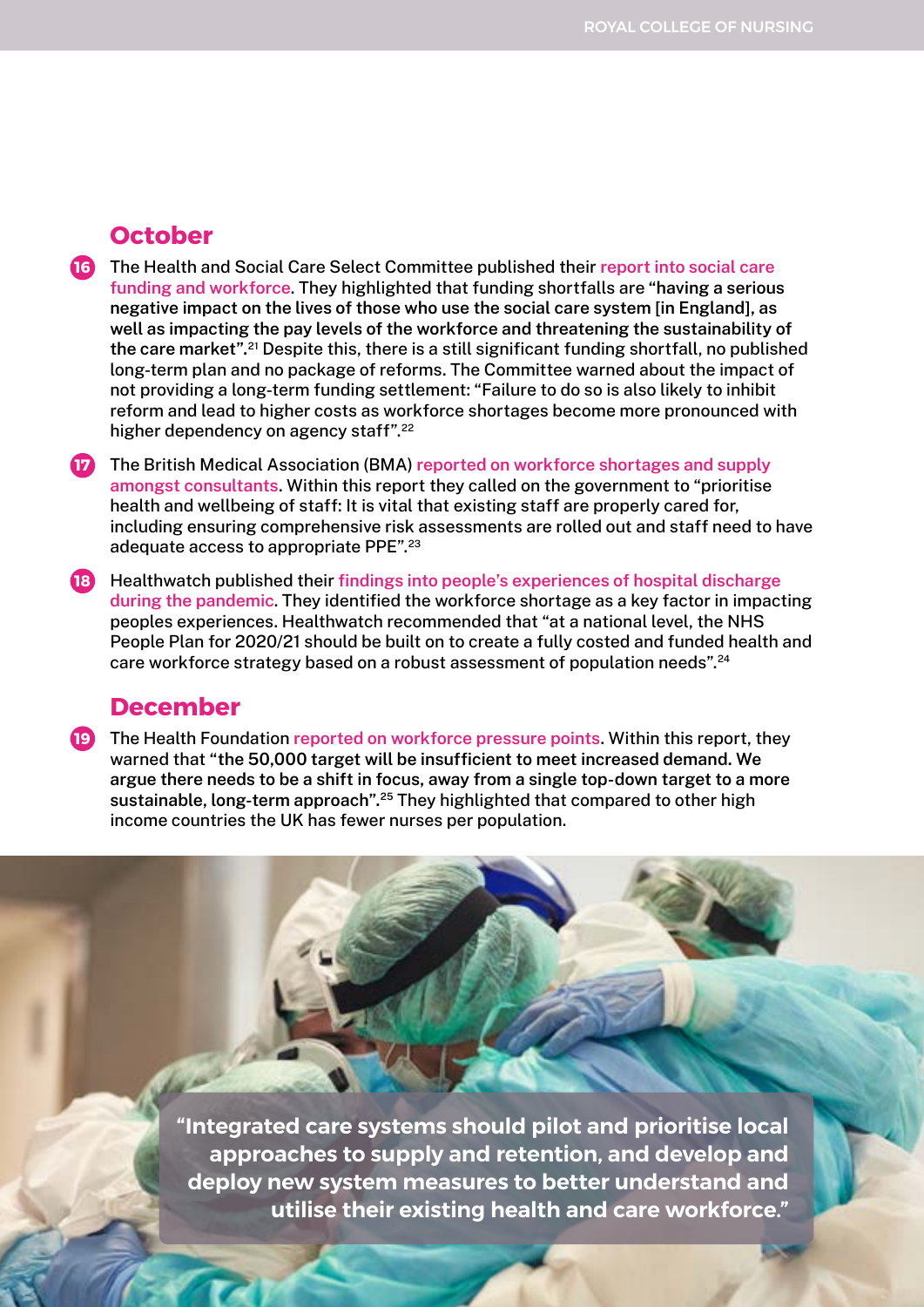### **May**

The Health and Social Care Select Committee criticised the proposed workforce planning **20** solution put forward by the **[UK government in their February 2021 White Paper](https://committees.parliament.uk/publications/5827/documents/67112/default/).** 26 The Committee stated: "we do not believe that the duty to publish an update on the roles and responsibilities once every five years is an adequate response to workforce shortages that are endemic in the NHS".27

#### **June**

The Health and Social Care Select Committee published their **[report into workforce](https://committees.parliament.uk/publications/6158/documents/68766/default/)  [burnout and resilience in the NHS and social care](https://committees.parliament.uk/publications/6158/documents/68766/default/)**. In this report they stated that **"the way that the NHS does workforce planning is at best opaque and at worst responsible for the unacceptable pressure on the current workforce which existed even before the pandemic".**28 They also highlighted that workforce decisions are made based on existing funding rather than identified population needs for the people of England, stating "It is clear that workforce planning has been led by the funding envelope available to health and social care rather than by demand and the capacity required to service that demand".<sup>29</sup> The Committee concluded that the impact of burnout "has negative consequences for the mental health of individual staff, impacting on their colleagues and the patients and service users they care for".<sup>30</sup> **21**

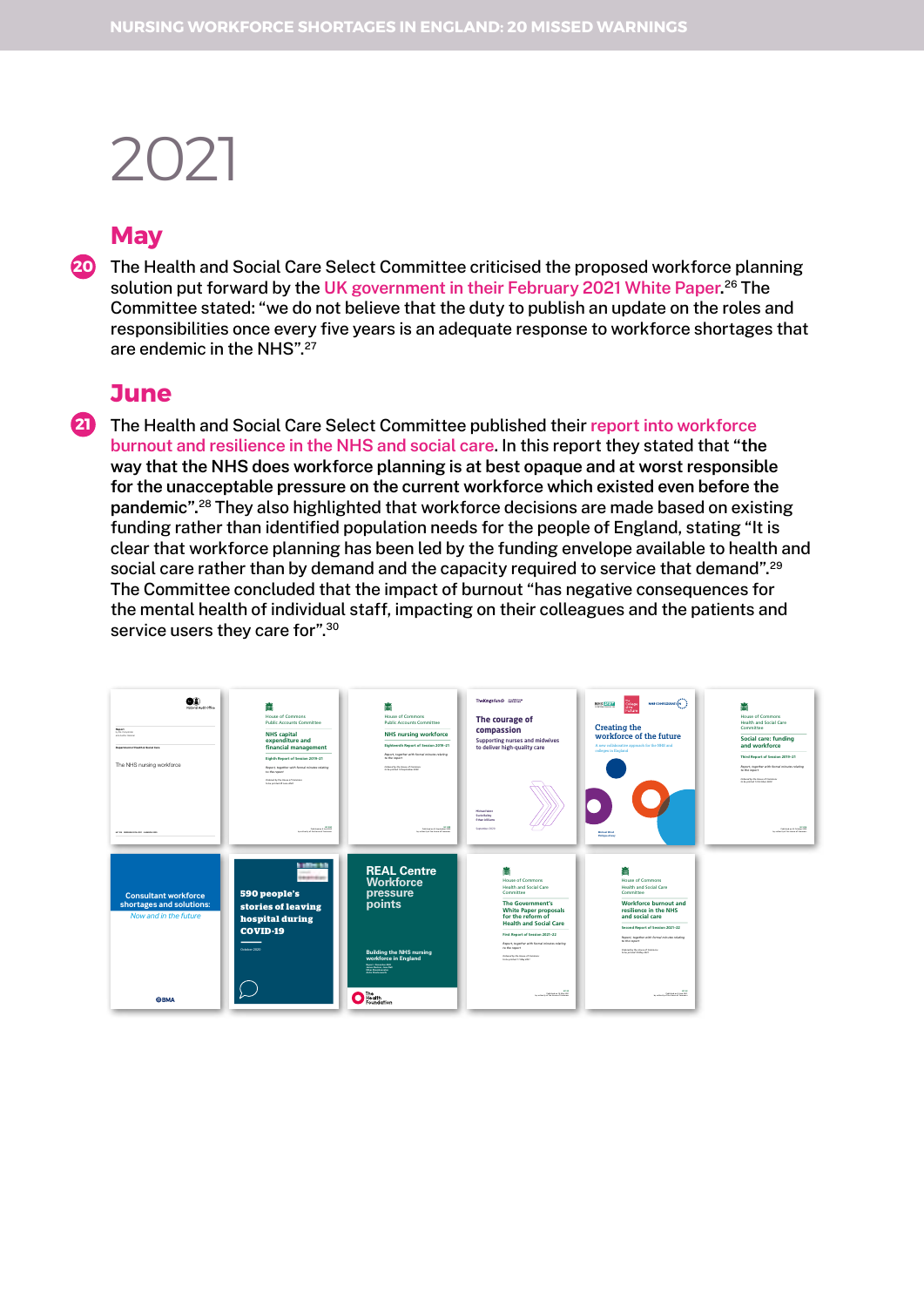# References

- 1 The Health Foundation (2017) *Rising Pressure: The NHS Workforce Challenge* p.6. Available at **<https://www.health.org.uk/publications/rising-pressure-the-nhs-workforce-challenge>** (Accessed 8 July 2021)
- 2 The Health Foundation (2016) *Fit for Purpose? Workforce Policy in the English NHS* p.2. Available at **<https://www.health.org.uk/publications/fit-for-purpose>** (Accessed 8 July 2021)
- 3 The Health Foundation (2016) *Staffing Matters; Funding Counts.* Available at **<https://www.health.org.uk/publications/staffing-matters-funding-counts>** (Accessed 8 July 2021)
- 4 The Health Foundation (2017) *Rising Pressure: The NHS Workforce Challenge* p.6. Available at **<https://www.health.org.uk/publications/rising-pressure-the-nhs-workforce-challenge>** (Accessed 8 July 2021)
- 5 Health Select Committee (2018) *The Nursing Workforce.* Available at **[https://publications.](https://publications.parliament.uk/pa/cm201719/cmselect/cmhealth/353/35303.htm) [parliament.uk/pa/cm201719/cmselect/cmhealth/353/35303.htm](https://publications.parliament.uk/pa/cm201719/cmselect/cmhealth/353/35303.htm)** (Accessed 8 July 2021)
- 6 The Health Foundation, The King's Fund and Nuffield Trust (2018) *The Health Care Workforce in England: Make or Break?* p.2. Available at **[https://www.health.org.uk/publications/the-health-care](https://www.health.org.uk/publications/the-health-care-workforce-in-england)[workforce-in-england](https://www.health.org.uk/publications/the-health-care-workforce-in-england)** (Accessed 8 July 2021)
- 7 The Health Foundation, The King's Fund and Nuffield Trust (2018) *The Health Care Workforce in England: Make or Break?* p.2. Available at **[https://www.health.org.uk/publications/the-health-care](https://www.health.org.uk/publications/the-health-care-workforce-in-england)[workforce-in-england](https://www.health.org.uk/publications/the-health-care-workforce-in-england)** (Accessed 8 July 2021)
- 8 The Health Foundation, the King's Fund and Nuffield Trust (2019) *Closing the Gap Overview.* Available at **[https://www.kingsfund.org.uk/sites/default/files/2019-06/closing-the-gap-full](https://www.kingsfund.org.uk/sites/default/files/2019-06/closing-the-gap-full-report-2019.pdf)[report-2019.pdf](https://www.kingsfund.org.uk/sites/default/files/2019-06/closing-the-gap-full-report-2019.pdf)** (Accessed 8 July 2021)
- 9 NHS Confederation (2019) *Defining the Role of Integrated Care Systems in Workforce Development: A Consultation* p.1. Available at**<https://www.hsj.co.uk/download?ac=3040899>** (Accessed 8 July 2021)
- 10 NHS Confederation (2019) *Defining the Role of Integrated Care Systems in Workforce Development: A Consultation Overview.* Available at **<https://www.hsj.co.uk/download?ac=3040899>** (Accessed 8 July 2021)
- 11 NHS (2019) *Interim NHS People Plan* p.20. Available at **[https://www.longtermplan.nhs.uk/wp](https://www.longtermplan.nhs.uk/wp-content/uploads/2019/05/Interim-NHS-People-Plan_June2019.pdf)[content/uploads/2019/05/Interim-NHS-People-Plan\\_June2019.pdf](https://www.longtermplan.nhs.uk/wp-content/uploads/2019/05/Interim-NHS-People-Plan_June2019.pdf)** (Accessed 8 July 2021)
- 12 House of Lords Economic Affairs Committee (2019) *Social Care Funding: Time to End a National Scandal* p.3. Available at **[https://publications.parliament.uk/pa/ld201719/ldselect/](https://publications.parliament.uk/pa/ld201719/ldselect/ldeconaf/392/392.pdf) [ldeconaf/392/392.pdf](https://publications.parliament.uk/pa/ld201719/ldselect/ldeconaf/392/392.pdf)** (Accessed 8 July 2021)
- 13 National Audit Office (2020) *The NHS Nursing Workforce* p.8. Available at **[https://www.nao.org.uk/](https://www.nao.org.uk/wp-content/uploads/2020/03/The-NHS-nursing-workforce.pdf) [wp-content/uploads/2020/03/The-NHS-nursing-workforce.pdf](https://www.nao.org.uk/wp-content/uploads/2020/03/The-NHS-nursing-workforce.pdf)** (Accessed 8 July 2021)
- 14 National Audit Office (2020) *The NHS Nursing Workforce* p.9. Available at **[https://www.nao.org.uk/](https://www.nao.org.uk/wp-content/uploads/2020/03/The-NHS-nursing-workforce.pdf) [wp-content/uploads/2020/03/The-NHS-nursing-workforce.pdf](https://www.nao.org.uk/wp-content/uploads/2020/03/The-NHS-nursing-workforce.pdf)** (Accessed 8 July 2021)
- 15 House of Commons Public Accounts Committee (2020) *NHS Capital Expenditure and Financial Management* p.3. Available at **[https://committees.parliament.uk/publications/1779/](https://committees.parliament.uk/publications/1779/documents/17455/default/) [documents/17455/default/](https://committees.parliament.uk/publications/1779/documents/17455/default/)** (Accessed 8 July 2021)
- 16 House of Commons Public Accounts Committee (2020) *NHS Capital Expenditure and Financial Management* p.7. Available at **[https://committees.parliament.uk/publications/1779/](https://committees.parliament.uk/publications/1779/documents/17455/default/) [documents/17455/default/](https://committees.parliament.uk/publications/1779/documents/17455/default/)** (Accessed 8 July 2021)
- 17 House of Commons Public Accounts Committee (2020) *NHS Nursing Workforce* p.5. Available at **<https://committees.parliament.uk/publications/2675/documents/26512/default/>**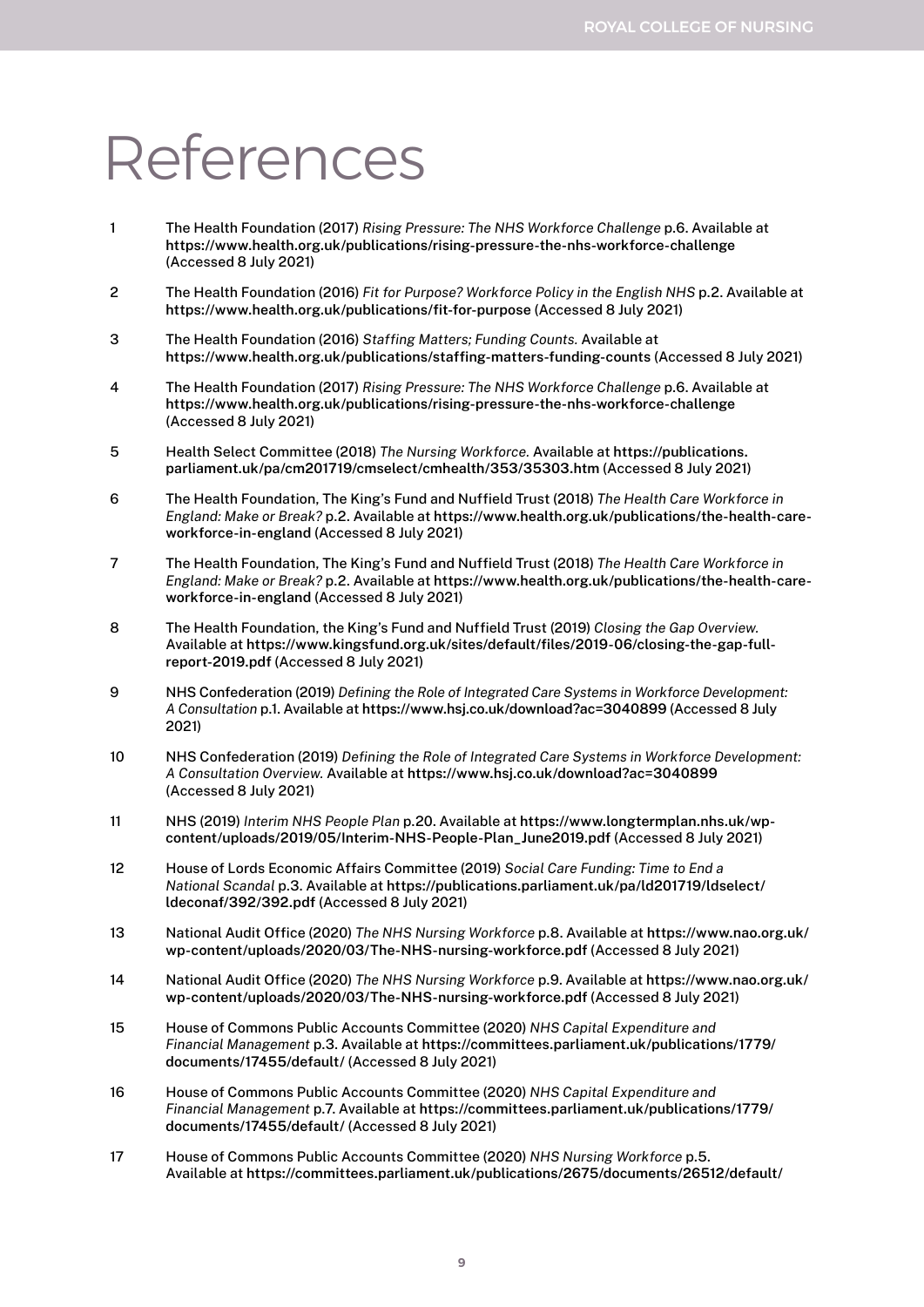(Accessed 8 July 2021)

- 18 House of Commons Public Accounts Committee (2020) *NHS Nursing Workforce* p.5. Available at **<https://committees.parliament.uk/publications/2675/documents/26512/default/>** (Accessed 8 July 2021)
- 19 The King's Fund (2020) *The Courage of Compassion: Supporting Nurses and Midwives to Deliver High-quality Care* p.6. Available at **[https://www.kingsfund.org.uk/sites/default/files/2020-09/](https://www.kingsfund.org.uk/sites/default/files/2020-09/The%20courage%20of%20compassion%20full%20report_0.pdf) [The%20courage%20of%20compassion%20full%20report\\_0.pdf](https://www.kingsfund.org.uk/sites/default/files/2020-09/The%20courage%20of%20compassion%20full%20report_0.pdf)** (Accessed 8 July 2021)
- 20 NHS Confederation (2020) *Creating the Workforce of the Future: A New Collaborative Approach for the NHS and Colleges in England* p.7. Available at **[https://www.nhsconfed.org/sites/default/files/](https://www.nhsconfed.org/sites/default/files/media/Creating-the-workforce-of-the-future_4.pdf) [media/Creating-the-workforce-of-the-future\\_4.pdf](https://www.nhsconfed.org/sites/default/files/media/Creating-the-workforce-of-the-future_4.pdf)** (Accessed 8 July 2021)
- 21 House of Commons Health and Social Care Committee (2020) *Social Care: Funding and Workforce* p.12 (Point 32). Available at **[https://committees.parliament.uk/publications/3120/](https://committees.parliament.uk/publications/3120/documents/29193/default/) [documents/29193/default/](https://committees.parliament.uk/publications/3120/documents/29193/default/)** (Accessed 8 July 2021)
- 22 House of Commons Health and Social Care Committee (2020) *Social Care: Funding and Workforce* p.15 (Point 37). Available at **[https://committees.parliament.uk/publications/3120/](https://committees.parliament.uk/publications/3120/documents/29193/default/) [documents/29193/default/](https://committees.parliament.uk/publications/3120/documents/29193/default/)** (Accessed 8 July 2021)
- 23 British Medical Association (2020) *Consultant Workforce Shortages and Solutions: Now and in the Future* p.3. Available at **[https://www.bma.org.uk/media/3429/bma-consultant-workforce](https://www.bma.org.uk/media/3429/bma-consultant-workforce-shortages-and-solutions-oct-2020.pdf)[shortages-and-solutions-oct-2020.pdf](https://www.bma.org.uk/media/3429/bma-consultant-workforce-shortages-and-solutions-oct-2020.pdf)** (Accessed 8 July 2021)
- 24 Healthwatch (2020) *590 People's Stories of Leaving Hospital During COVID-19* p.40. Available at **[https://www.healthwatch.co.uk/sites/healthwatch.co.uk/files/20201026%20](https://www.healthwatch.co.uk/sites/healthwatch.co.uk/files/20201026%20Peoples%20experiences%20of%20leaving%20hospital%20during%20COVID-19_0.pdf) [Peoples%20experiences%20of%20leaving%20hospital%20during%20COVID-19\\_0.pdf](https://www.healthwatch.co.uk/sites/healthwatch.co.uk/files/20201026%20Peoples%20experiences%20of%20leaving%20hospital%20during%20COVID-19_0.pdf)** (Accessed 8 July 2021)
- 25 The Health Foundation (2020) *Building the NHS Nursing Workforce in England* p.4. Available at **<https://www.health.org.uk/publications/reports/building-the-nhs-nursing-workforce-in-england>** (Accessed 8 July 2021)
- 26 Department of Health and Social Care (2021) *Working Together to Improve Health and Social Care for All.* Available at **[https://www.gov.uk/government/publications/working-together-to-improve](https://www.gov.uk/government/publications/working-together-to-improve-health-and-social-care-for-all)[health-and-social-care-for-all](https://www.gov.uk/government/publications/working-together-to-improve-health-and-social-care-for-all)** (Accessed 8 July 2021)
- 27 House of Commons Health and Social Care Committee (2021) *The Government's White Paper Proposals for the Reform of Health and Social Care*. p.23 (Point 86). Available at **<https://committees.parliament.uk/publications/5827/documents/67112/default/>** (Accessed 8 July 2021)
- 28 House of Commons Health and Social Care Committee (2021) *Workforce Burnout and Resilience in the NHS and Social Care* p.53 (point 183). Available at **[https://houseofcommons.shorthandstories.](https://houseofcommons.shorthandstories.com/health-and-care-staff-burnout/index.html) [com/health-and-care-staff-burnout/index.html](https://houseofcommons.shorthandstories.com/health-and-care-staff-burnout/index.html)** (Accessed 8 July 2021)
- 29 House of Commons Health and Social Care Committee (2021) *Workforce Burnout and Resilience in the NHS and Social Care* p.53 (point 184). Available at **[https://committees.parliament.uk/](https://committees.parliament.uk/publications/6158/documents/68766/default/) [publications/6158/documents/68766/default/](https://committees.parliament.uk/publications/6158/documents/68766/default/)** (Accessed 8 July 2021)
- 30 House of Commons Health and Social Care Committee (2021) *Workforce Burnout and Resilience in the NHS and Social Care* p.54 (Point 1). Available at **[https://committees.parliament.uk/](https://committees.parliament.uk/publications/6158/documents/68766/default/) [publications/6158/documents/68766/default/](https://committees.parliament.uk/publications/6158/documents/68766/default/)** (Accessed 8 July 2021) Accessed 8 July 2021